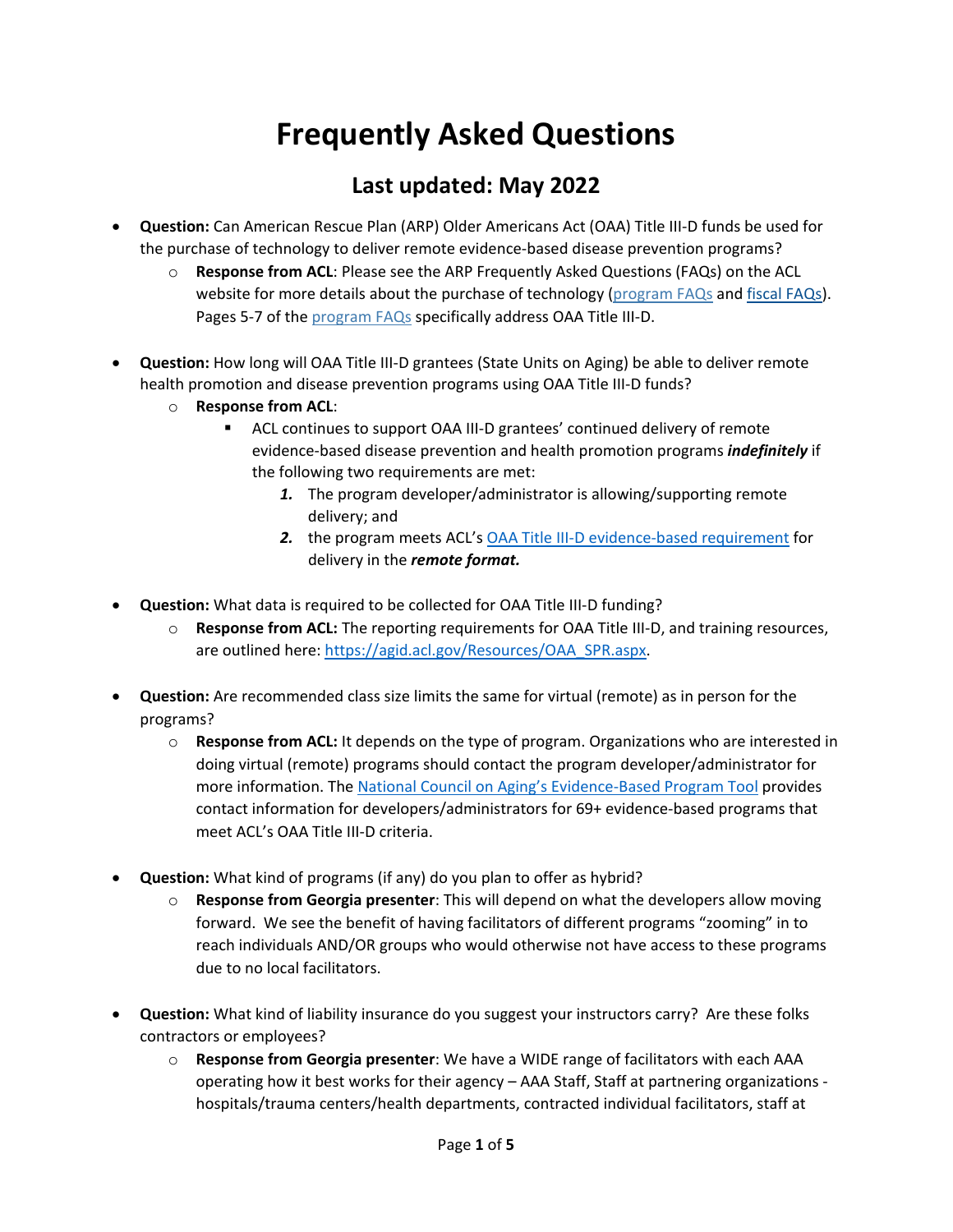contracted organizations, and volunteers. We do not set the liability requirements for any of our implementation partners.

- **Question:** Did anyone loan out devices an[d Mifi](https://en.wikipedia.org/wiki/MiFi) to use for those that do not have any technology equipment?
	- o **Response from Georgia presenter**: in Georgia we have at least three AAAs purchasing Claris Tablets with [MiFi](https://en.wikipedia.org/wiki/MiFi) to either loan out or give to participants who do not have technology/internet services to support virtual engagement.
	- o **Response from AgeOptions (IL) presenters**: AgeOptions did not loan out any tech supplies. Many of our funded partners such as ADRN's, CRC's, CCP programs, etc. had funding to provide tech to their clients, some libraries also had funding, so we encouraged people to check out those opportunities. AgeOptions also launched Uniper back in November, Uniper is a virtual senior center that plugs into an individual's TV set. Through this device there is a two way camera so we have done a couple of health promotion programs on that platform to have an opportunity to engage with participants who may not have access via lap top or tablet[. https://www.unipercare.com/](https://www.unipercare.com/)
- **Question:** Peggy mentioned WuFoo- Thank you for mentioning WuFoo. Is it easy to use?
	- o **Response from AgeOptions (IL) presenters:** You can learn more about the form builder at [https://www.wufoo.com.](https://www.wufoo.com/) We find that this form builder is easy to use and allows for multiple team members to build forms and check results!
- **Question:** How did you overcome participant reluctance to embrace virtual programs, especially cost of internet service, technology deficiencies (lack of smart devices), etc.?
	- o **Response from Georgia presenter**: Same way we overcame the reluctance to take a 2.5 hour workshop back in the day. Implementation partners made direct connections with senior center and HDM clients to invite them to participate. Took the time to build participant confidence in using the virtual platform and then provided excellent programming. We have not dug into the obvious technology and internet disparities, but are starting to experiment with Charis Tablets with [MiFi](https://en.wikipedia.org/wiki/MiFi) for individuals without internet or smart devices.
	- o **Response from AgeOptions (IL) presenters**: We have not done a lot with this yet, but the FCC announced the emergency broadband benefit to help lower income families. We also know that some of our provider agencies used their GAP filling monies to help with paying for devices and internet for clients.

[https://www.fcc.gov/broadbandbenefit?eType=EmailBlastContent&eId=63e369c4-3c3e-](https://www.fcc.gov/broadbandbenefit?eType=EmailBlastContent&eId=63e369c4-3c3e-4102-862f-5d10b8194cd7)[4102-862f-5d10b8194cd7](https://www.fcc.gov/broadbandbenefit?eType=EmailBlastContent&eId=63e369c4-3c3e-4102-862f-5d10b8194cd7) In terms of reluctance based on limited tech knowledge, our health promotion team provides a lot of hands on, one on one technical assistance prior to the start of every workshop. Participants will get a phone call and asked to turn on their device, log into a zoom meeting, turn on their camera and mic and navigate around a bit. We also have a technical assistant on webinars to help participants any in the moment challenges!

o **Response from Missouri presenters**: We provided conducted registration over the phone to build a personal relationship and offered one-on-one tutorials on how to use Zoom. If a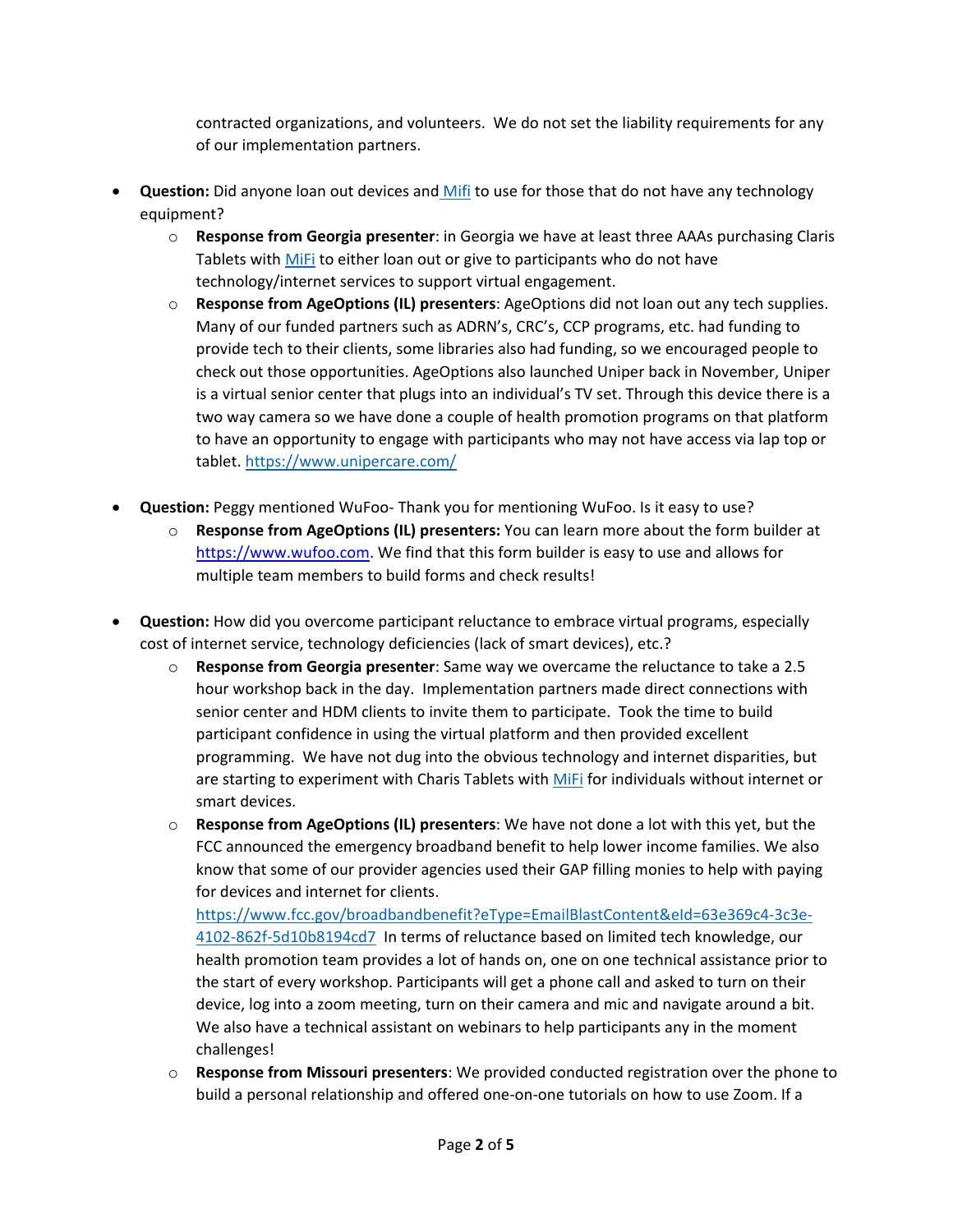participant was still uncomfortable, we offered a Toolkit class first and then would encourage a follow up virtual CDSMP course.

- **Question:** How do you reach potential participants (marketing) who do not utilize digital sources for information?
	- o **Response from Georgia presenter**: Word of mouth continues to be the most effective. Local newspaper ads are also well received. We also have developed statewide marketing plug and play posts for partners to use on their social media platforms – the folks who see these might not be our target participant population but will be able to pass the information along to an older adult or person with disability in their lives. Cast a wide net.
	- o **Response from AgeOptions (IL) presenters**: Added a flyer to home delivered meals
	- o **Response from Missouri presenters**:
		- Home-delivered meals and other AAA vendors can deliver flyers
		- Radio
		- Some AAAs use television
		- AAA care coordinators can educate potential participants
- **Question:** What do you do when a potential participant doesn't have the necessary technology? Do you provide?
	- o **Response from Georgia**: We are working this out. Our priority is to ensure our facilitators are comfortable and excel at virtual implementation – to provide the very best virtual programs. Our next phase of implementation will include testing out different options reduce lack of technology/internet as a barrier. AAAs are looking into Uniper and Charis Tablets w[/MiFi](https://en.wikipedia.org/wiki/MiFi) to be loaned or given to participants in need.
	- o **Response from AgeOptions (IL) presenters**: We encourage anyone who is interested in participating in a workshop to connect with their local ADRN or library to see if there are any options for a device. AgeOptions also launched Uniper, a TV based senior center connected through the TV. Individuals identified as not having access to technology and at risk for social isolation were referred to this program.<https://www.unipercare.com/>
	- o **Response from Missouri presenters:** Switch to a phone-based (CDSME) Toolkit class
- **Question:** What type of registration software do you all use? I'd like to move from paper registrations to online/electronic.
	- o **Response from another webinar attendee**: JotForm is another registration option and has a free option.
	- o **Response from Georgia presenter:** we have a statewide database to list all our scheduled trainings and workshops. The administering AAA can include on their posting - links to the individual or electronic form being used to gather registrations for that workshop/training. Google Forms, Signup Genius, JotForm have all been helpful tools to various partners.
	- o **Response from Missouri presenter:** Our statewide Partner, MU Extension, uses Qualtrics. We are moving to offer Microsoft Forms as an option to the AAA partners, which feeds directly into our SharePoint system for data management and reporting.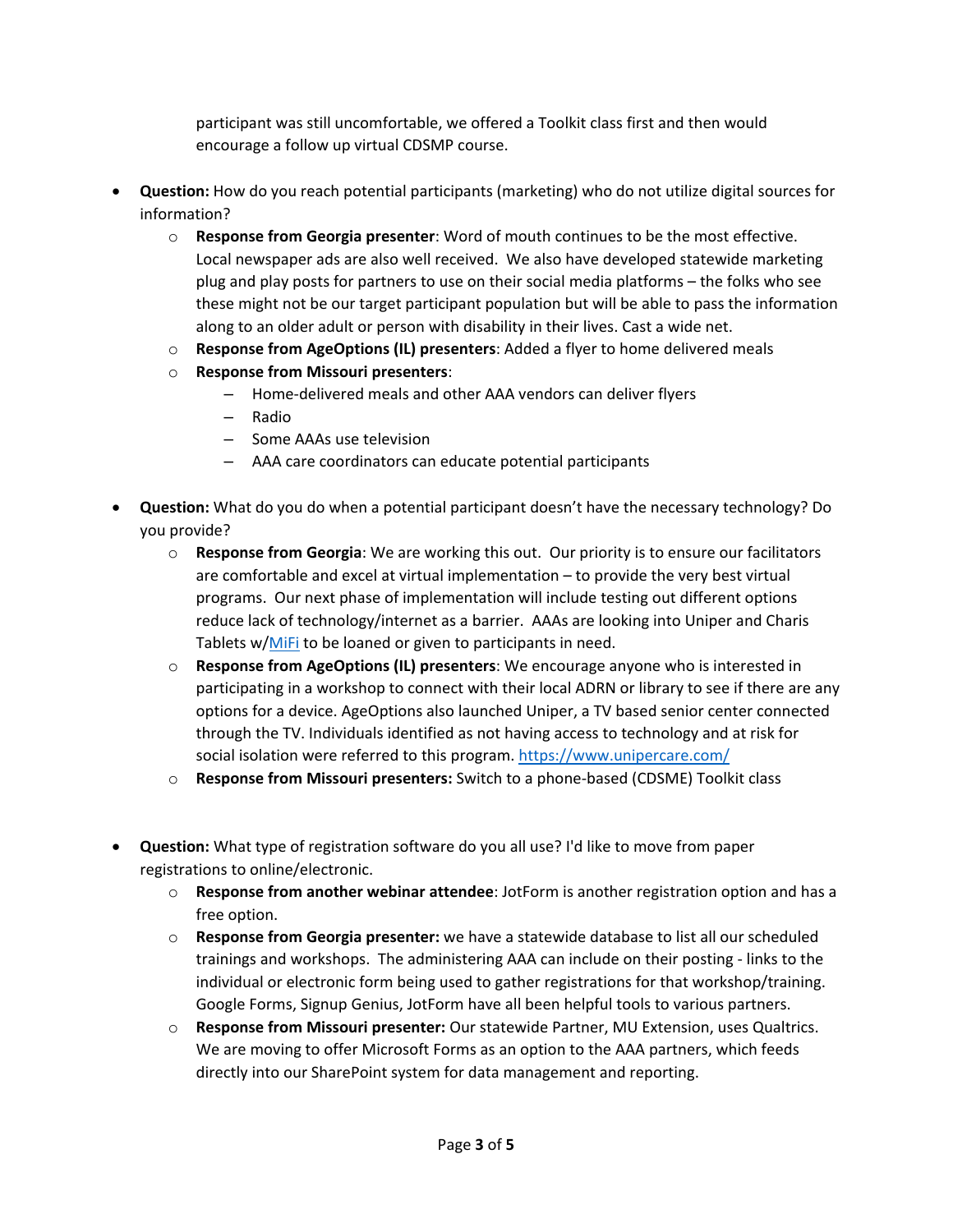- **Question:** Can anyone provide the number of participants per session and how many workshops were completed virtually by your organization/partners in 2020?
	- o **Response from Georgia presenter:** Approximation for Geogria for the SFY coming to an end June 30, 2021 – approximately 30 workshops: AMP, CDSMP Toolkit, vCDSMP, vTCA, Bingocize, vMOB. With approximately 200 participants. This is a conservative approximation.
	- o **Response from AgeOptions (IL) presenter:**
		- # virtual workshops facilitated to date- 27
		- # of total workshops (all partners in IL) virtually facilitated to date- 52
		- # of AO virtual workshop participants- 279
		- Average # of virtual participants per workshop- 10
		- # of all partner virtual participants- 470
		- Average # of all partner participants per workshop- 9

| <b>AgeOptions Virtual Program</b><br>Reach | Workshops | Participants | Average # of<br>Participants<br>Per<br>Workshop |
|--------------------------------------------|-----------|--------------|-------------------------------------------------|
| CDSMP                                      |           | 51           |                                                 |
| Span. CDSMP                                | 5         | 64           | 12                                              |
| DSMP                                       | 4         | 29           |                                                 |
| Span. DSMP                                 | 8         | 108          | 13                                              |
| WCDSMP                                     |           |              |                                                 |
| Bingocize                                  |           | 12           | 12                                              |
| Tai Chi                                    |           | 8            | 8                                               |
| <b>Total Combined</b>                      | 27        | 279          | 10                                              |

| <b>Statewide Virtual Program</b> | Workshops | <b>Participants</b> | Average # of            |
|----------------------------------|-----------|---------------------|-------------------------|
| Reach                            |           |                     | <b>Participants Per</b> |
|                                  |           |                     | Workshop                |
| CDSMP                            | 12        | 100                 | 8                       |
| Span. CDSMP                      | 6         | 78                  | 13                      |
| <b>DSMP</b>                      | 10        | 79                  | 8                       |
| Span. DSMP                       | 10        | 112                 | 11                      |
| Cancer: Thriving and             |           | 10                  | 10                      |
| Surviving                        |           |                     |                         |
| WCDSMP                           |           |                     |                         |
| Matter of Balance                |           | 4                   | 4                       |
| Tai Chi                          |           | 46                  | 6                       |
| Bingocize                        | 4         | 34                  | 8                       |
| <b>Total Combined</b>            | 52        | 470                 | 9                       |

## o **Response from Missouri presenters:**

- Between July 2020 and June 2021, we offered 30 virtual class reaching 331 participants/265 completers (this was for SMRC programs and Walk with Ease).
- Between July 2020 and June 2021, we offered 13 CDSME Toolkits classes reaching 50 participants/48 completers.